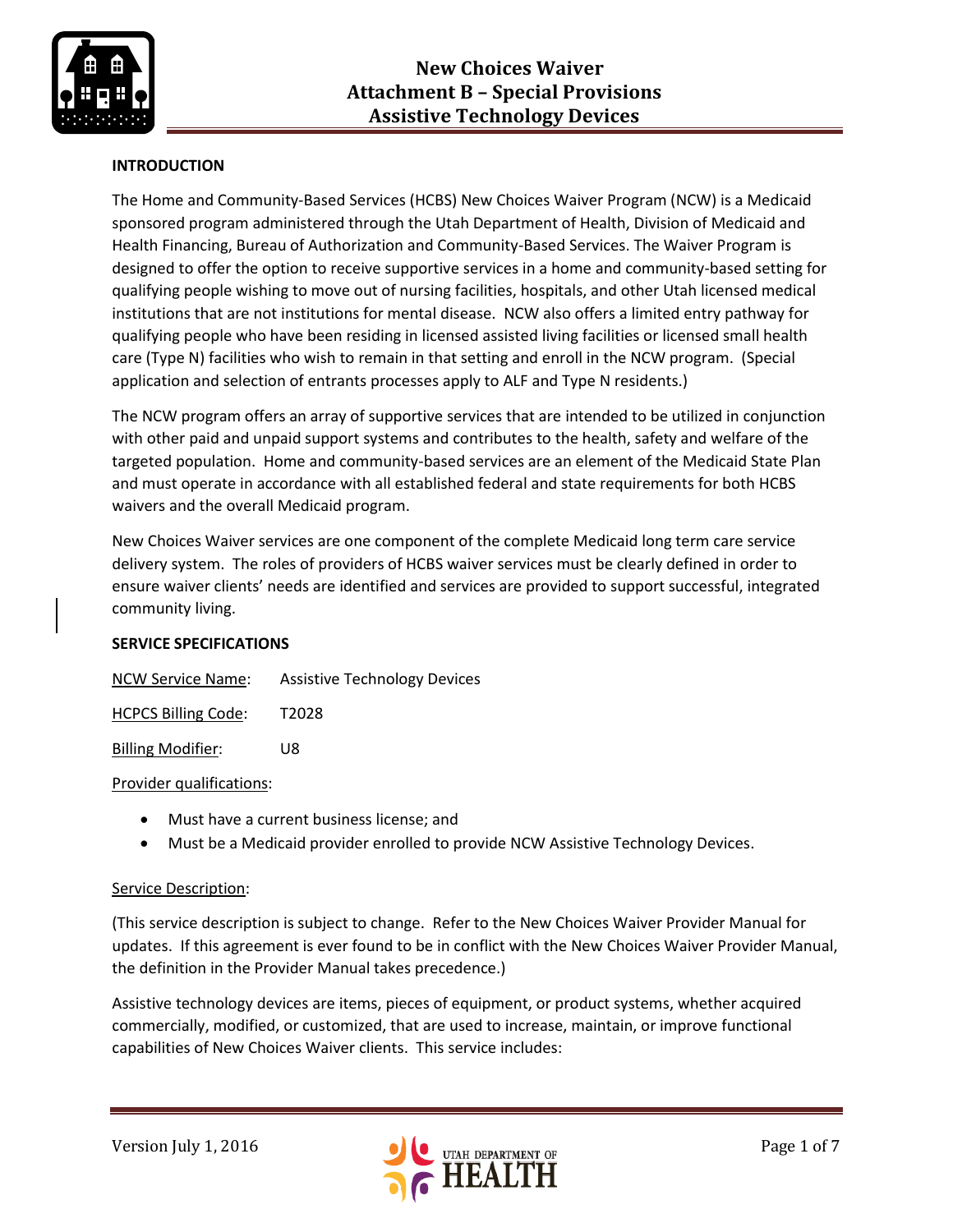

# **New Choices Waiver Attachment B – Special Provisions Assistive Technology Devices**

- A. The evaluation of the assistive technology needs of a waiver client, including a functional evaluation of the impact of the provision of appropriate assistive technology and appropriate services to the waiver client in the customary environment of the client;
- B. Services consisting of purchasing, leasing, or otherwise providing for the acquisition of assistive technology devices for waiver clients;
- C. Services consisting of selecting, designing, fitting, customizing, adapting, applying, maintaining, repairing, or replacing assistive technology devices;
- D. Coordination and use of necessary interventions or services with assistive technology devices, such as interventions or services associated with other services in the client's care plan;
- E. Training or technical assistance for the waiver client, or, where appropriate, the family members, guardians, advocates, or authorized representatives of the waiver client on proper use of the assistive technology device(s); and
- F. Training or technical assistance for professionals or other individuals who provide services to, employ, or are otherwise substantially involved in the major life functions of waiver clients on proper use of the assistive technology device(s).

Devices that can be provided to New Choices Waiver clients is limited to those listed in the approved New Choices Waiver state implementation plan. For a complete list of items, contact the New Choices Waiver Program Office or the case management agency chosen by a specific waiver client.

### General Requirements:

By signing this attachment, provider agrees to additional terms and conditions as outlined below:

- A. Provider will report any negative or critical incident or incidents likely to receive media or legislative scrutiny involving a NCW client to the client's case management agency or to the New Choices Waiver program office immediately. This includes but is not limited to medication errors, falls, injuries, missing persons, abuse, neglect, exploitation, unexpected hospitalizations, unexpected deaths, Adult Protective Services (APS) or law enforcement involvement, and other similar incidents that raise concern for client safety. As required by law, provider will also report any suspected or actual incidences of abuse, neglect or exploitation to APS or to local law enforcement.
- B. Provider will accept the NCW Medicaid rate as payment in full, and the provider shall not bill the client nor their families an additional fee for services rendered.
- C. Provider will interact with each NCW client's designated case management agency and participate in the person-centered care planning process when requested by the client or their representative.
- D. Provider will review Service Authorization Forms received from waiver case management agencies and will return a signed copy to the case management agency. Service authorizations indicate the amount, duration and frequency of services that are authorized based on the assessment of each client's needs and are subject to approval by the State Medicaid Agency.

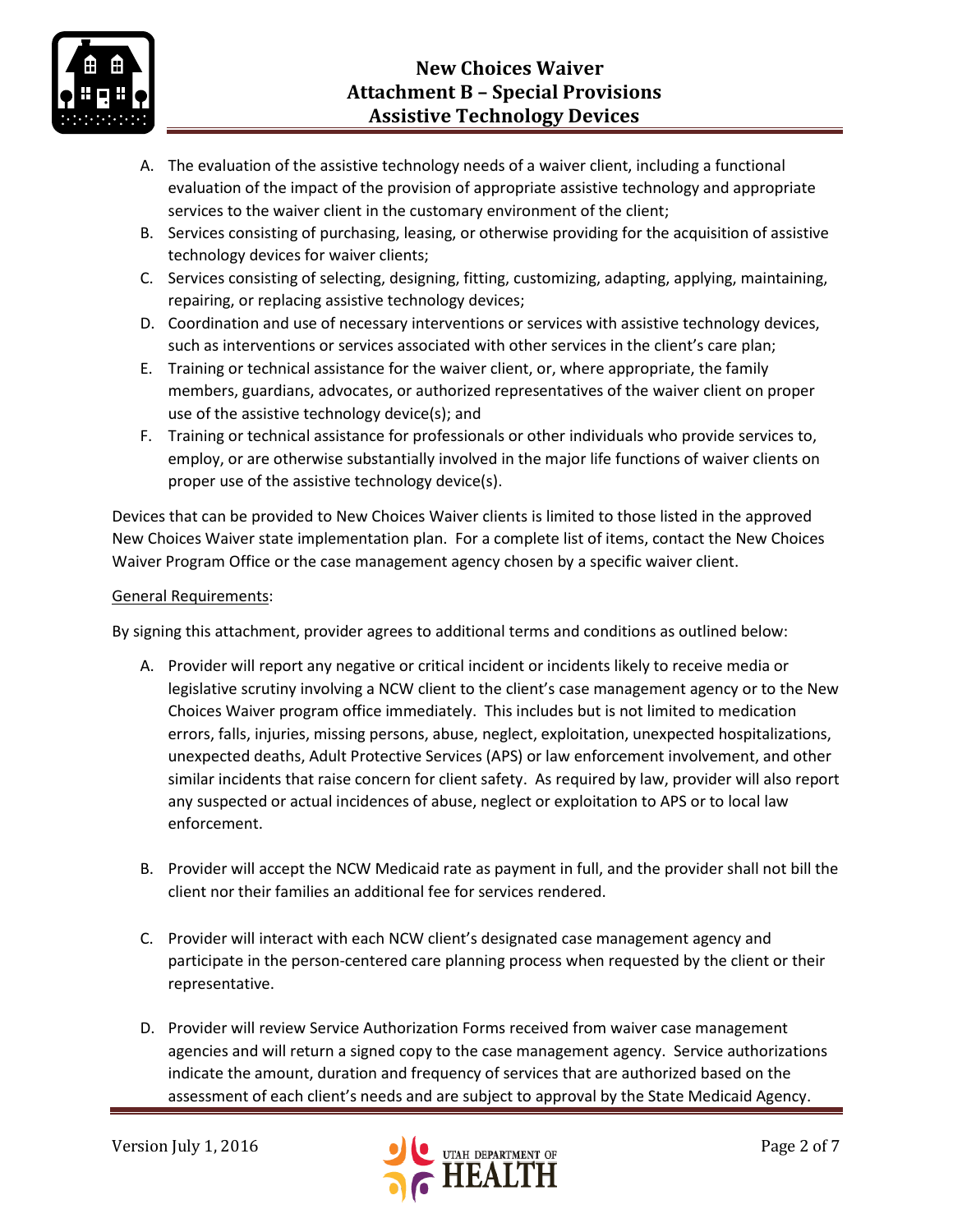

## **New Choices Waiver Attachment B – Special Provisions Assistive Technology Devices**

The authorized HCPCS, number of units, frequency and duration will appear in the service authorization and providers shall not render services to waiver clients until a service authorization has been received and properly executed by both the designated waiver case management agency representative and the provider. Service authorizations are valid for a maximum of one year even if the "end date" on the form is left blank. Claims paid for waiver services for dates of service outside of the date span listed in the service authorization will be recovered. Claims paid for waiver services that exceed the number of units or frequency than was authorized in the service authorization will be recovered. Claims paid for HCPCS codes that were not authorized in the service authorization will be recovered.

- E. Service authorizations are not a guarantee of payment.
- F. Service authorizations are automatically nullified immediately upon any of the following events taking place:
	- The NCW client elects to change to a different NCW provider
	- The NCW client elects to altogether discontinue receiving the services that the provider offers
	- The NCW client loses Medicaid eligibility
	- The NCW client is disenrolled from the NCW program for any other reason
	- The provider's Medicaid and/or NCW contract is terminated or suspended
- G. Provider will not provide services to waiver clients when they are receiving inpatient treatment. Service authorizations are *suspended* during times when a New Choices Waiver client is admitted to an inpatient setting such as a hospital or nursing facility. Upon the client's discharge from the inpatient setting, provider will communicate with the waiver case management agency to receive verbal approval to reinstate services if any unused units are remaining in the service authorization or to request a new authorization if the existing authorization has expired.
- H. Units of service that have been authorized for one NCW client can only be provided to that NCW client. Provider will not transfer unused units that have been authorized for one NCW client to another NCW client.
- I. Provider will contact a client's designated waiver case management agency if the provider observes that actual service utilization trends appear to exceed the number of units authorized.
- J. Provider will verify client Medicaid eligibility each month in order to avoid providing services that are not reimbursable due to a client's loss of Medicaid benefits.

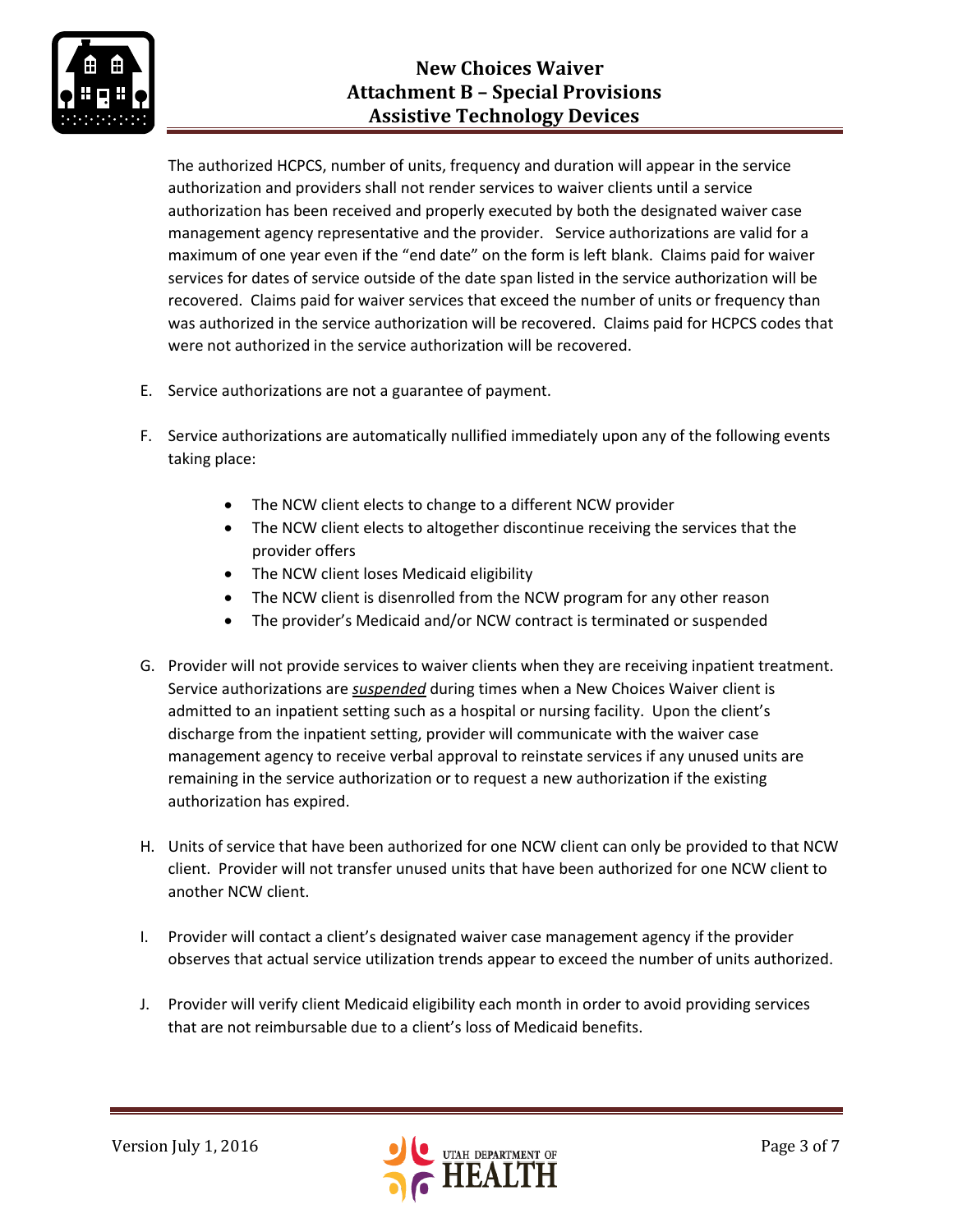

Utah Medicaid offers two methods that providers may use to verify client eligibility:

- Medicaid Eligibility Lookup Tool [\(https://medicaid.utah.gov\)](https://medicaid.utah.gov/)
- Access Now  $(1-800-662-9651$  option 1, option 1)
- K. Provider shall not bill Medicaid for services that were not actually provided or for services that the provider anticipates providing to a client in the near or distant future.
- L. Provider shall not bill a client for a missed or canceled appointment unless the client or the client's legal representative has signed a written cancelation policy which expressly allows the provider to charge the client for missed or canceled appointments.
- M. Provider will not engage in unsolicited direct marketing activities to prospective NCW clients. Marketing strategies shall be limited to mass outreach and advertisements. Provider will not approach prospective NCW clients or their representatives unless the client or representative explicitly requests information from the provider. Provider shall refrain from offering incentives or other enticements to persuade a prospective NCW client to choose the provider for waiver services. Provider shall not enter into incentive or kick-back agreements with waiver case management agencies or otherwise entice the case management agency to influence or limit a NCW client's freedom to choose their own service providers. Provider may not require NCW clients to select a certain waiver or non-waiver provider for other services listed on the personcentered care plan.
- N. Provider will document each service encounter. At a minimum each service encounter record should include:
	- The client's first and last name
	- The date of service for each service encounter
	- The start and end times for each service provided
	- The services provided by service title
	- Notes describing the service encounter
	- The name of the individual who performed the service
	- The signature of the individual(s) who performed the service(s) or who can attest to the completion of the service(s).
- O. Provider will abide by the policies and procedures outlined in the NCW Provider Manual and to stay apprised of policy updates and changes regarding Medicaid and the NCW program. If this agreement is ever found to be in conflict with the NCW Provider Manual, the NCW Provider Manual will take precedence over this agreement. The NCW Provider Manual is posted on the Utah Medicaid website: [https://medicaid.utah.gov](https://medicaid.utah.gov/)
- P. Provider will review the Medicaid Information Bulletins (MIBs) and stay apprised of policy updates and changes regarding Medicaid and the NCW program. The MIB is the tool that the

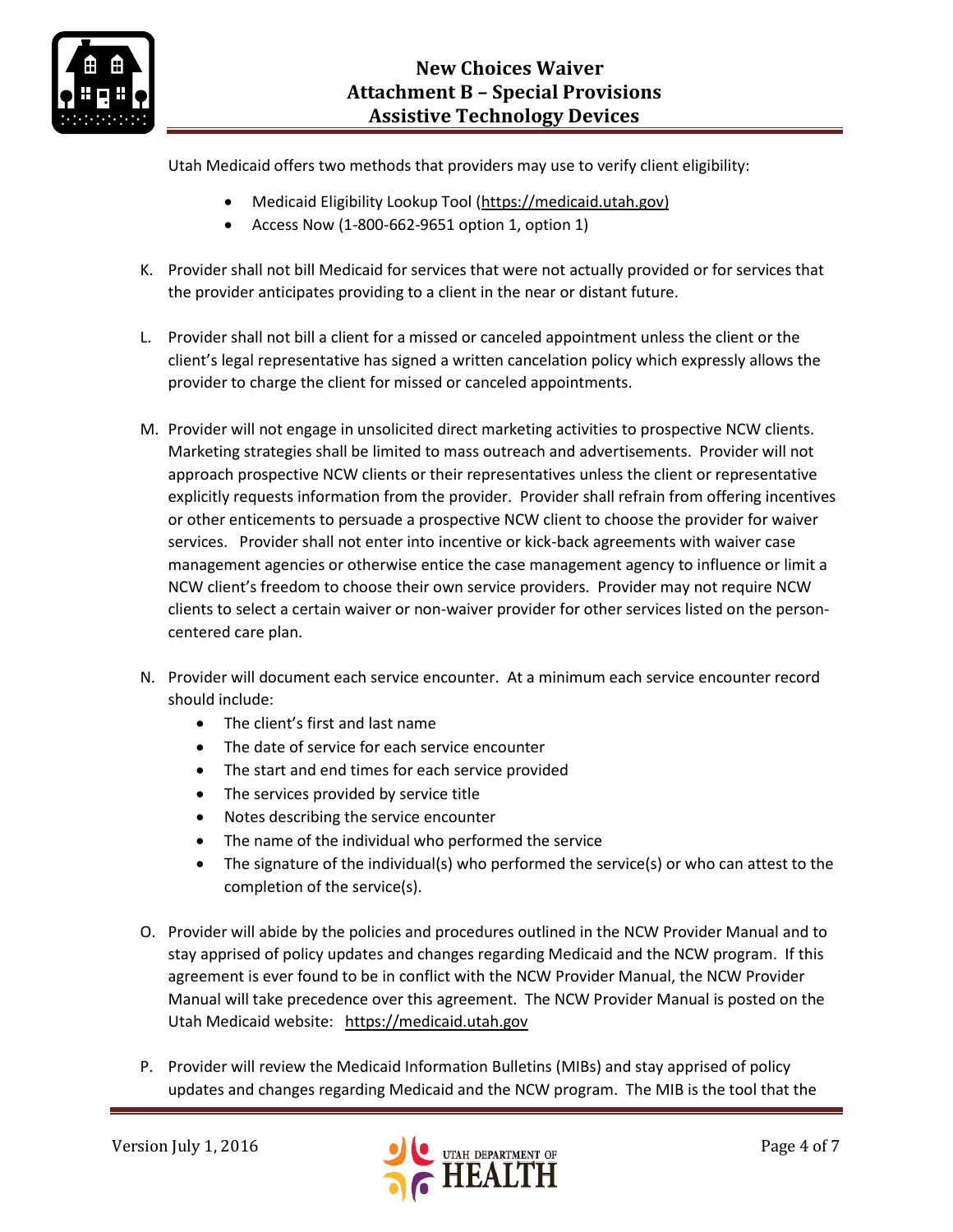

Utah Department of Health, Division of Medicaid and Health Financing uses to disseminate such information to providers and stakeholders. The MIB is published quarterly or more frequently as needed. To subscribe to the Newsletter or to view the MIB releases, visit the Medicaid website: [https://medicaid.utah.gov](https://medicaid.utah.gov/)

- Q. If the provider has Medicare and/or Medicaid certification and loses Medicare and/or Medicaid certification, the provider's New Choices Waiver contract shall also be terminated effective the same day as the termination of the Medicare and/or Medicaid certification. The provider will notify the New Choices Waiver Program Office within 3 business days of receiving the notification letter from Medicare and/or Medicaid. The provider will make every effort to ensure a safe and orderly transition of all NCW clients to other service providers prior to final termination of their NCW contract.
- R. If the provider is aware that it is about to undergo a change of ownership or otherwise elects to voluntarily terminate their New Choices Waiver contract, the provider shall give at least 30 days advance written notice of the change of ownership or voluntary termination to the New Choices Waiver Program Office. Providers shall assist in ensuring a safe and orderly transition of waiver clients to another service provider prior to termination.
- S. Providers cannot be listed on a person-centered care plan for a NCW client if any of the paid employees of that provider are related to one or both of the assigned NCW case managers by blood or by marriage. If the State Medicaid Agency finds that a conflict of interest is occurring between the provider agency and the case management agency, the provider or the case management agency may be prevented from providing services to that particular client. Exceptions will only be made in remote geographical areas of the state where there are no other willing, qualified providers available to offer the service(s). Only the State Medicaid Agency has authority to approve exceptions to conflict of interest rules.
- T. The State Medicaid Agency may terminate the provider's New Choices Waiver contract after giving the provider 30 days advance written notice for either of the following reasons:
	- 1. The State Medicaid Agency detects a pattern of non-compliance with general Utah Medicaid provider standards,
	- 2. The State Medicaid Agency detects a pattern of non-compliance with NCW policies, procedures and/or provisions listed in this contract.

Examples of conduct that constitutes patterns of non-compliance include but are not limited to:

- Abuse, neglect or exploitation of waiver clients;
- Billing Medicaid in excess of the amount, duration and frequency of services that have been authorized;
- Billing Medicaid for services not provided;

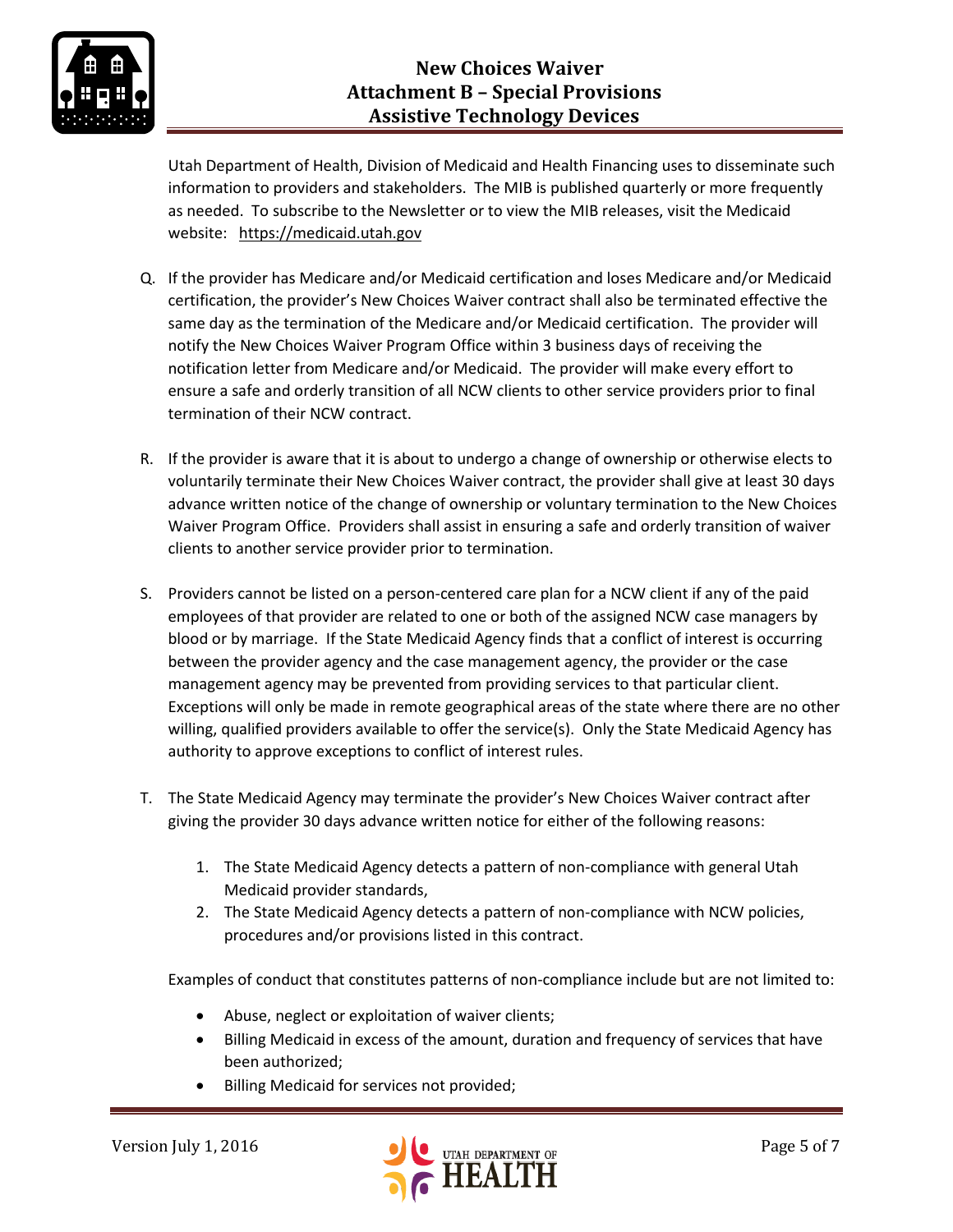

- Inadequate or non-existent record keeping;
- Hiring individual service employees that do not meet the minimum waiver provider qualifications;
- Not maintaining minimum provider qualifications such as required license(s);
- Acts of direct marketing to prospective or currently enrolled clients or their representatives;
- Acts of coercion or manipulation of client freedom of choice rights;
- Acts of offering or receiving incentives or kick-backs to or from other providers or entities in an effort to manipulate client freedom of choice rights; and/or
- Billing NCW clients or their representatives for services covered by Medicaid.

If the State Medicaid Agency discovers conduct that constitutes a pattern of non-compliance but elects not to terminate the provider's New Choices Waiver contract, the State Medicaid Agency may instead suspend making new referrals to the provider, require the provider to repay any overpayments, complete additional training and/or to submit to additional monitoring activities in order to avoid contract termination. The provider will be given hearing rights for any adverse actions taken by the State Medicaid Agency.

U. All new NCW providers must complete the NCW New Provider Training before the New Choices Waiver Program Office will forward the provider's enrollment application to the next step in the enrollment process. This includes existing providers who experience changes in ownership. NCW New Provider Training is offered one time each month and is located at the Utah Department of Health, 288 N. 1460 W., Salt Lake City, Utah 84114. To register for the next training please call the NCW Program Office and ask to speak with the NCW Provider Specialist. (800)662-9651, option 6.

After the provider is enrolled, additional training is available if the provider requests it by contacting the NCW program office at the same number listed above.

(The rest of this page is intentionally left blank.)

\_\_\_\_\_\_\_\_\_\_\_\_\_\_\_\_\_\_\_\_\_\_\_\_\_\_\_\_\_\_\_\_\_\_\_\_\_\_\_\_\_\_\_\_\_\_\_\_\_\_\_\_\_\_\_\_\_\_\_\_\_\_\_\_\_\_\_\_\_\_\_\_\_\_\_\_\_\_\_\_\_\_